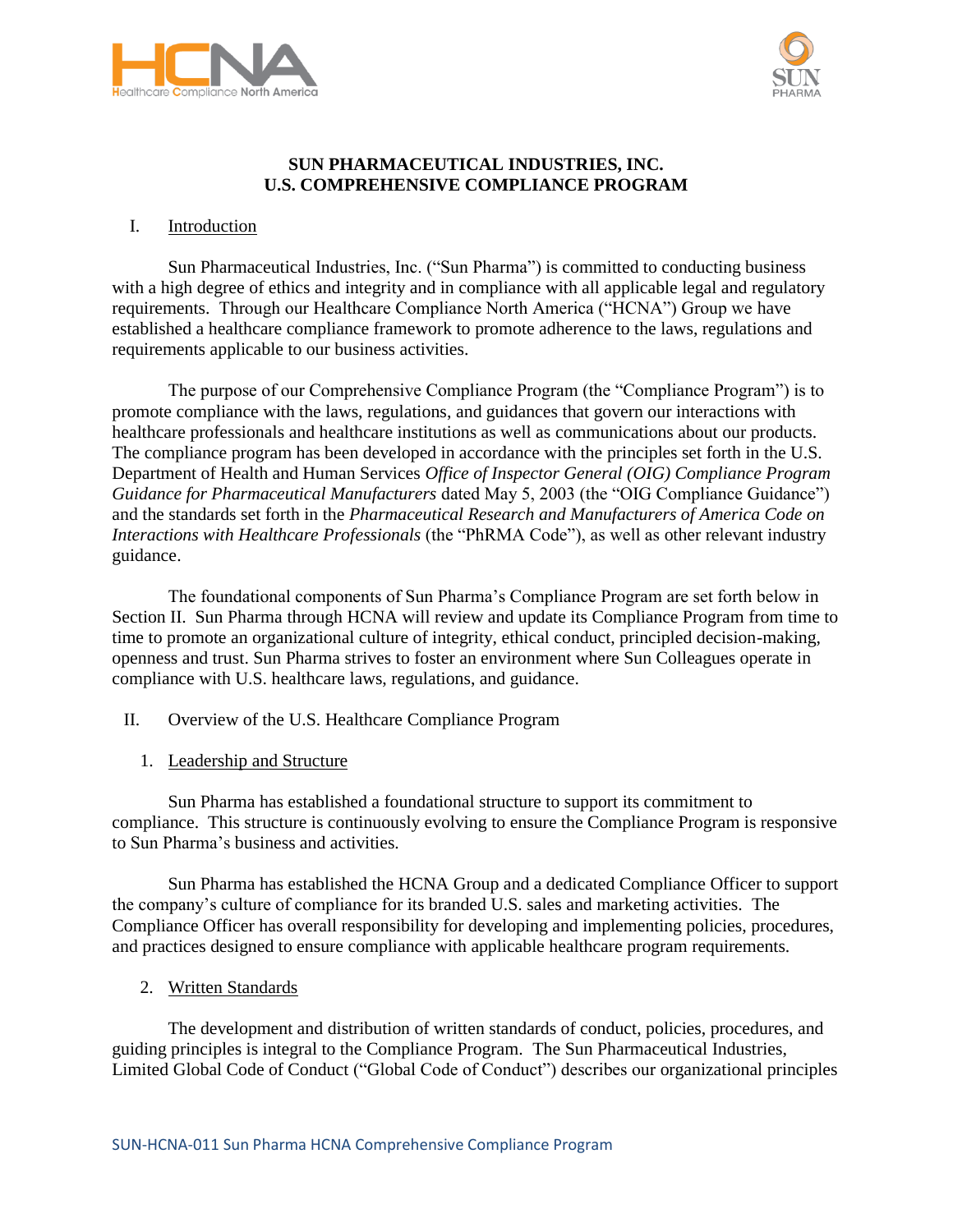



and values. Additionally, the Global Code of Conduct provides policy and standards for conducting business and sets forth the expectations for reporting instances of possible noncompliance.

In addition to the Global Code of Conduct, Sun Pharma has written policies and procedures governing our general business activities as well as those activities related to the marketing and sales of our products and our interactions with healthcare professionals and healthcare institutions. These written standards are designed to ensure compliance with the provisions of the OIG Compliance Guidance and PhRMA Code as well as address potential risk areas such as those identified in the OIG Compliance Guidance. Sun Pharma's approach to policy drafting has been to address key areas such as: meals, venues, and educational items to facilitate interactions with healthcare professionals; scientific exchange activities; and the provision of prescription drug samples, by way of example.

### 3. Compliance Committee

The Compliance Committee consists of members of HCNA and senior management. It provides a forum for discussion on compliance-related topics including policy development and promotional activities. The Compliance Officer leads the Compliance Committee.

### 4. Training

Another critical element to our Compliance Program is the education and annual training of our field-based and home office employees regarding healthcare compliance related topics. Our Compliance Program incorporates training on Sun Pharma's policies as well as laws, regulations, and guidelines that govern pharmaceutical marketing and selling activities in the U.S.

Sun Pharma provides periodic training for employees including refresher training on topics related to anti-kickback, fraud and abuse laws, drug samples, drug promotion, the PhRMA Code, and Sun Pharma codes, policies and procedures.

#### 5. Auditing and Monitoring

Sun Pharma's Compliance Program includes monitoring, auditing, and ongoing evaluation to ensure compliance with the company's policies and procedures. The extent and frequency of auditing and monitoring activities varies according to a variety of factors including changes in business activities, changes in regulatory requirements, and other considerations. The results of monitoring and/or auditing reviews may be used as a basis for improving upon existing policies/procedures or adopting new ones and for the development or modification of training or business practices.

#### 6. Procedures for Reporting Violations

Sun Pharma encourages open communication amongst our colleagues and emphasizes a continual dialogue. We encourage reporting of potential instances of noncompliance and have a policy of non-retaliation. Our Global Code of Conduct and policies require employees to report any known or suspected violations of law, regulations, company policies or procedures. To support this effort, Sun Pharma has established several vehicles for reporting including an external reporting hotline to facilitate confidential, anonymous reporting. Additionally, Sun Pharma investigates all reports and prohibits retaliation against any person who, in good faith, reports known or suspected